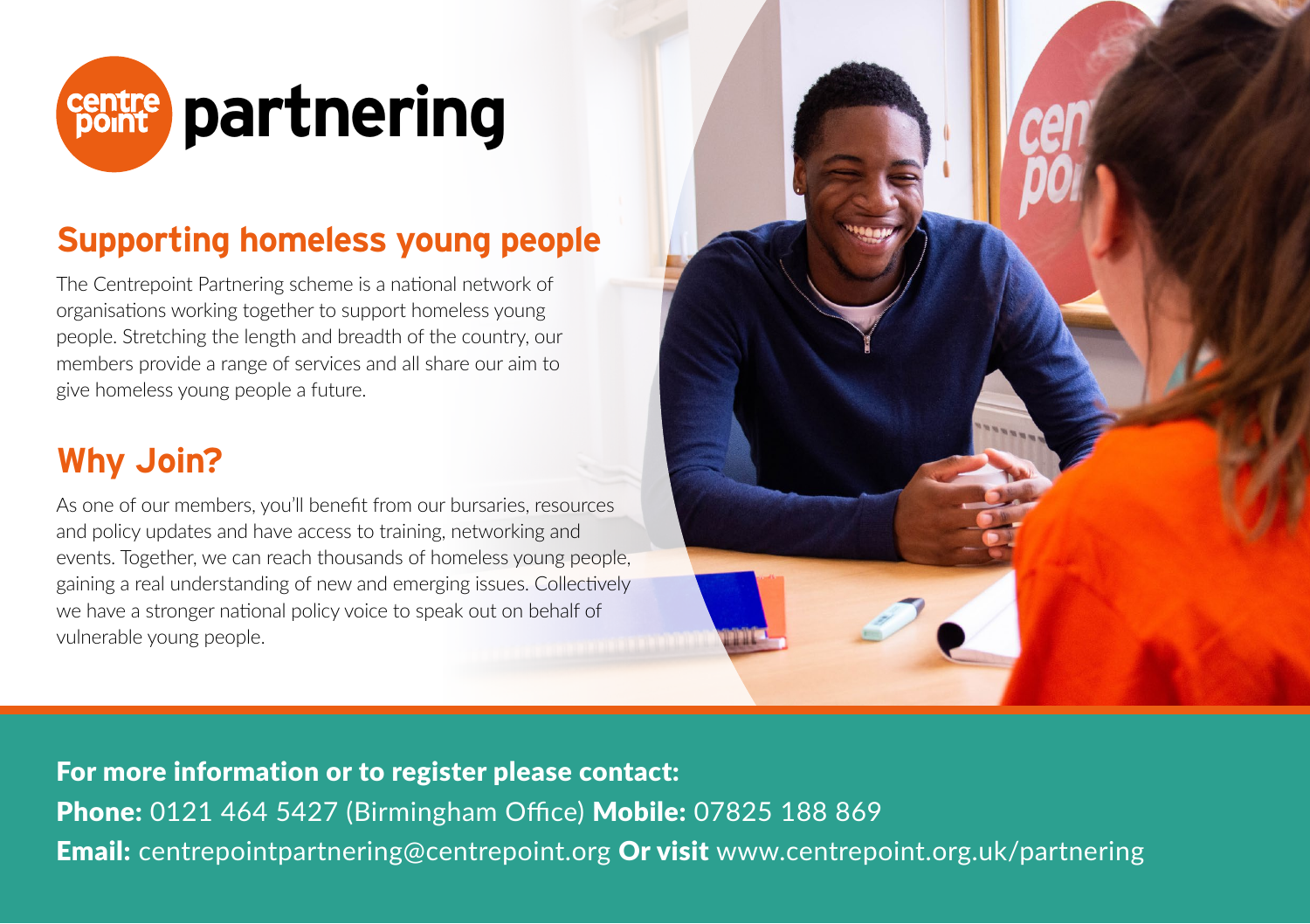# **Membership of Centrepoint Partnering scheme**



NETWORK COMMUNITY £300i FREE

Access to a wide range of support for both staff Receive information to keep you up to

Since 1969, Centrepoint has been delivering services to homeless young people and supporting other organisations to do the same. Our membership scheme was developed over several years of working in partnership with, and assisting, organisations with similar aims.

We offer free or paid-for membership packages which range from information sharing to training and policy influencing. By becoming a member, you will be a part of a community of like-minded organisations, sharing expertise to develop and deliver excellent services for homeless young people.

|                                                               |                                                                                                                                                    | and young people | date with the sector |
|---------------------------------------------------------------|----------------------------------------------------------------------------------------------------------------------------------------------------|------------------|----------------------|
| <b>SUPPORT FOR</b><br><b>YOUNG PEOPLE</b>                     | <b>FREE</b> access to bursary schemes for homeless young people<br>to help fund the costs of going to college or workii                            |                  |                      |
|                                                               | <b>FREE</b> access to the legal advice services for young peoplein                                                                                 |                  |                      |
| <b>NETWORKING AND</b><br><b>INFORMATION</b><br><b>SHARING</b> | Spaces at our biannual networking forum/conference eventiv                                                                                         |                  | $£85$ per person $v$ |
|                                                               | Priority invitations to events and training                                                                                                        |                  |                      |
|                                                               | <b>FREE</b> subscription to our monthly newsletter Partner Post                                                                                    |                  |                      |
| <b>SKILLS AND</b><br><b>EMPLOYABILITY</b>                     | Training places for staff <sup>vi</sup> on our two day facilitation skills course <sup>vii</sup>                                                   |                  | £200 per person      |
|                                                               | Access for staff and young people to a range of commercial<br>training programmes including functional skills, apprenticeships<br>and traineeships |                  |                      |
|                                                               | <b>FREE</b> access to a suite of e-learning modules for staff                                                                                      |                  |                      |
| <b>POLICY AND</b><br><b>ENGAGEMENT</b>                        | A role in national youth homelessness research                                                                                                     |                  |                      |
|                                                               | <b>FREE</b> subscription to our Public Policy Update                                                                                               |                  |                      |
|                                                               | FREE invitations to high profile round table events and<br>policy seminars                                                                         |                  |                      |
|                                                               | Lobbying support from our Public Affairs team                                                                                                      |                  |                      |
| <b>ORGANISATIONAL</b><br><b>DEVELOPMENT</b>                   | Updates about potential opportunities for joint work including<br>fundraising opportunities                                                        |                  |                      |
|                                                               | Support with policies and procedures                                                                                                               |                  |                      |
|                                                               | Guidance from key staff within Centrepoint                                                                                                         |                  |                      |
|                                                               | Volunteer matching: access to our national pool of volunteers                                                                                      |                  |                      |

## **Additional costs/buy in services for all members**

| <b>CENTREPOINT</b><br><b>LIFEWISE</b><br>An accredited<br>independent living<br>skills programme | A minimum annual charge of £500 will cover the cost of student participation <sup>viii</sup> and<br>support with the development of new AQA units. | £500                         |
|--------------------------------------------------------------------------------------------------|----------------------------------------------------------------------------------------------------------------------------------------------------|------------------------------|
|                                                                                                  | Full in-house, two day, accredited, facilitation skills training course                                                                            | £1500<br>for up to 12 people |
| <b>ORGANISATIONAL</b><br><b>DEVELOPMENT</b>                                                      | Bespoke organisational review. For example, evaluation of services, audits of policies<br>and procedures, governance and training.                 | $£300$ per day               |

#### For support outside of these packages please enquire by email: **centrepointpartnering@centrepoint.org**

i Costs are per annum unless otherwise stated. ii The bursary scheme funds are subject to availability. iii Please enquire for more information about the services. iv Two free places per organisation. v May be subject to change. vi Two free places per organisation. vii This will be based on demand and located at various sites. viii This equates to 20 young people completing one unit each.